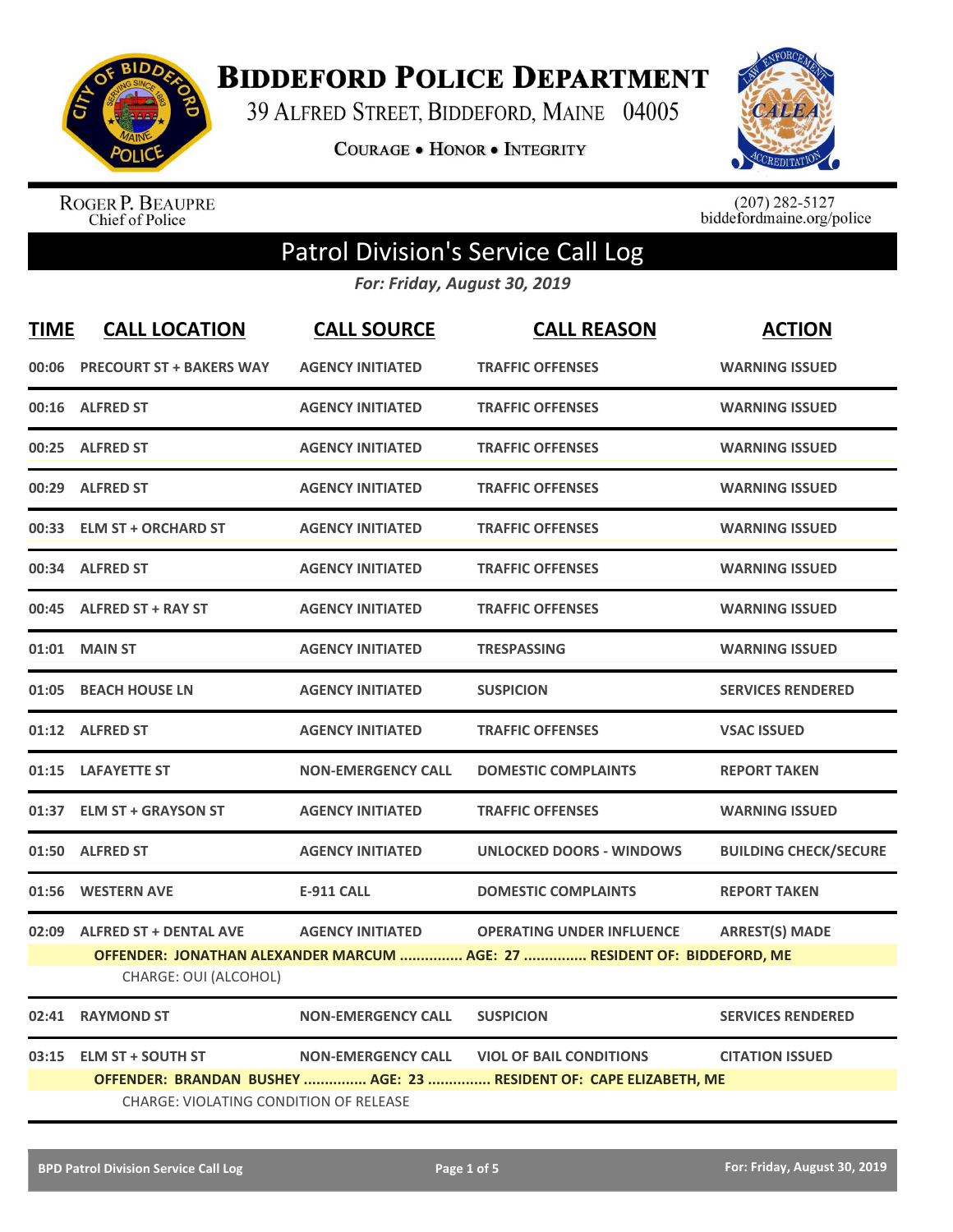| <b>TIME</b> | <b>CALL LOCATION</b>                               | <b>CALL SOURCE</b>        | <b>CALL REASON</b>         | <b>ACTION</b>                |
|-------------|----------------------------------------------------|---------------------------|----------------------------|------------------------------|
|             | 04:02 MAIN ST                                      | <b>AGENCY INITIATED</b>   | <b>PARKING COMPLAINT</b>   | <b>PARKING TICKET ISSUED</b> |
|             | 04:17 ALFRED ST + BIDDEFORD GATEW AGENCY INITIATED |                           | <b>TRAFFIC OFFENSES</b>    | <b>WARNING ISSUED</b>        |
|             | 04:38 ALFRED ST + GRAHAM ST                        | <b>AGENCY INITIATED</b>   | <b>TRAFFIC OFFENSES</b>    | <b>WARNING ISSUED</b>        |
|             | 05:37 POOL ST + BRISTOL ST                         | <b>E-911 CALL</b>         | <b>ANIMAL COMPLAINT</b>    | <b>SERVICES RENDERED</b>     |
|             | 05:54 ALFRED ST + BIDDEFORD GATEW AGENCY INITIATED |                           | <b>TRAFFIC OFFENSES</b>    | <b>VSAC ISSUED</b>           |
|             | 06:09 ALFRED ST                                    | <b>AGENCY INITIATED</b>   | <b>TRAFFIC OFFENSES</b>    | <b>VSAC ISSUED</b>           |
|             | 06:31 CHADWICK PL                                  | <b>NON-EMERGENCY CALL</b> | <b>PARKING COMPLAINT</b>   | <b>PARKING TICKET ISSUED</b> |
|             | 07:24 CLARK ST                                     | <b>NON-EMERGENCY CALL</b> | <b>PARKING COMPLAINT</b>   | <b>SERVICES RENDERED</b>     |
|             | 07:38 ST MARYS ST                                  | <b>E-911 CALL</b>         | <b>DISTURBANCE / NOISE</b> | <b>REPORT TAKEN</b>          |
|             | 07:56 CHADWICK PL                                  | <b>NON-EMERGENCY CALL</b> | <b>CIVIL COMPLAINT</b>     | <b>SERVICES RENDERED</b>     |
|             | 08:33 ALFRED ST                                    | <b>NON-EMERGENCY CALL</b> | <b>DISABLED VEHICLE</b>    | <b>NO ACTION REQUIRED</b>    |
|             | 10:12 ADAMS ST                                     | <b>RADIO</b>              | <b>WARRANT ARREST</b>      | <b>ARREST(S) MADE</b>        |
|             | 10:24 ALFRED ST                                    | <b>WALK-IN AT STATION</b> | <b>ALL OTHER</b>           | <b>NO ACTION REQUIRED</b>    |
|             | 11:11 GRANITE ST                                   | <b>WALK-IN AT STATION</b> | <b>PAPERWORK</b>           | <b>SERVICES RENDERED</b>     |
|             | 11:24 ELM ST                                       | <b>E-911 CALL</b>         | 911 MISUSE                 | <b>SERVICES RENDERED</b>     |
|             | 11:41 POMERLEAU ST                                 | <b>NON-EMERGENCY CALL</b> | <b>DISTURBANCE / NOISE</b> | <b>FIELD INTERVIEW</b>       |
|             | 11:50 GRANITE ST                                   | <b>AGENCY INITIATED</b>   | <b>PAPERWORK</b>           | <b>NEGATIVE CONTACT</b>      |
|             | 12:02 ST MARYS ST                                  | <b>RADIO</b>              | <b>ASSIST PD AGENCY</b>    | <b>NO ACTION REQUIRED</b>    |
|             | 12:11 ALFRED ST                                    | <b>RADIO</b>              | <b>ASSIST PD AGENCY</b>    | <b>NO ACTION REQUIRED</b>    |
|             | <b>12:25 MAIN ST</b>                               | <b>AGENCY INITIATED</b>   | <b>TRAFFIC OFFENSES</b>    | <b>WARNING ISSUED</b>        |
|             | 12:29 ELM ST                                       | <b>NON-EMERGENCY CALL</b> | <b>THEFT</b>               | <b>REPORT TAKEN</b>          |
|             | 12:36 SOUTH ST                                     | <b>AGENCY INITIATED</b>   | <b>TRAFFIC OFFENSES</b>    | <b>WARNING ISSUED</b>        |
|             | 12:42 SOUTH ST                                     | <b>AGENCY INITIATED</b>   | <b>TRAFFIC OFFENSES</b>    | <b>WARNING ISSUED</b>        |
|             | 12:47 SOUTH ST                                     | <b>AGENCY INITIATED</b>   | <b>TRAFFIC OFFENSES</b>    | <b>WARNING ISSUED</b>        |
|             | 12:51 SOUTH ST + GLENVIEW DR                       | <b>AGENCY INITIATED</b>   | <b>TRAFFIC OFFENSES</b>    | <b>VSAC ISSUED</b>           |
|             | 13:18 MEDICAL CENTER DR                            | <b>NON-EMERGENCY CALL</b> | <b>ANIMAL COMPLAINT</b>    | <b>SERVICES RENDERED</b>     |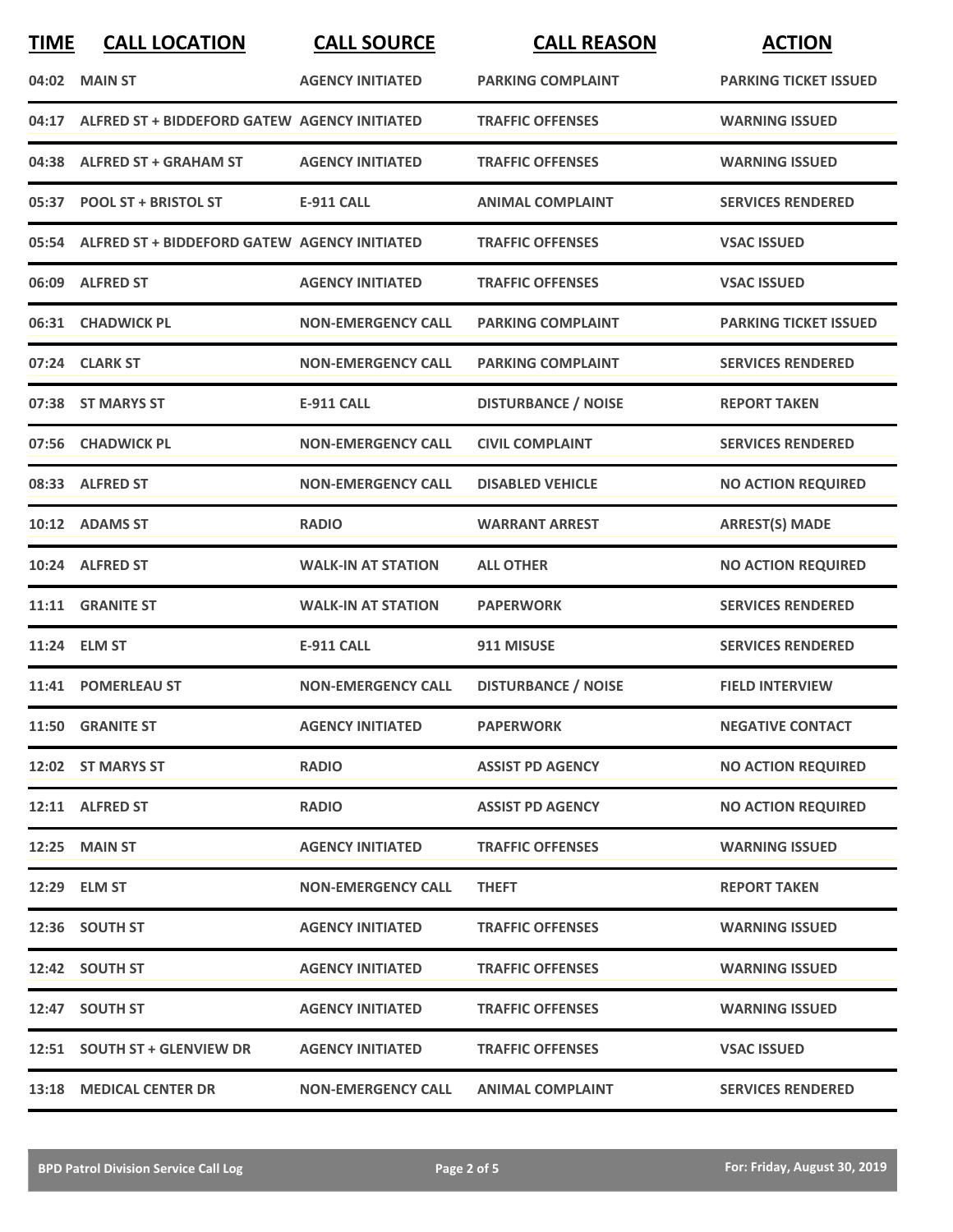| <b>TIME</b> | <b>CALL LOCATION</b>           | <b>CALL SOURCE</b>        | <b>CALL REASON</b>            | <b>ACTION</b>             |
|-------------|--------------------------------|---------------------------|-------------------------------|---------------------------|
|             | 13:20 SOUTH ST                 | <b>AGENCY INITIATED</b>   | <b>TRAFFIC OFFENSES</b>       | <b>VSAC ISSUED</b>        |
|             | 13:30 SOUTH ST                 | <b>AGENCY INITIATED</b>   | <b>TRAFFIC OFFENSES</b>       | <b>WARNING ISSUED</b>     |
|             | 13:36 SOUTH ST                 | <b>AGENCY INITIATED</b>   | <b>TRAFFIC OFFENSES</b>       | <b>VSAC ISSUED</b>        |
|             | 13:40 ANDREWS RD               | <b>E-911 CALL</b>         | 911 MISUSE                    | <b>SERVICES RENDERED</b>  |
|             | <b>13:46 MAIN ST</b>           | <b>NON-EMERGENCY CALL</b> | <b>ALL OTHER</b>              | <b>SERVICES RENDERED</b>  |
|             | 13:48 ALFRED ST                | <b>NON-EMERGENCY CALL</b> | <b>COURT ORDERED CHECK IN</b> | <b>SERVICES RENDERED</b>  |
|             | 13:56 SOUTH ST + HAYFIELD RD   | <b>AGENCY INITIATED</b>   | <b>TRAFFIC OFFENSES</b>       | <b>WARNING ISSUED</b>     |
|             | 14:03 SOUTH ST + HAYFIELD RD   | <b>AGENCY INITIATED</b>   | <b>TRAFFIC OFFENSES</b>       | <b>WARNING ISSUED</b>     |
|             | 14:11 SOUTH ST                 | <b>AGENCY INITIATED</b>   | <b>TRAFFIC OFFENSES</b>       | <b>VSAC ISSUED</b>        |
|             | 14:22 SOUTH ST                 | <b>AGENCY INITIATED</b>   | <b>TRAFFIC OFFENSES</b>       | <b>VSAC ISSUED</b>        |
|             | 14:29 GEORGE ST                | <b>NON-EMERGENCY CALL</b> | <b>ANIMAL COMPLAINT</b>       | <b>SERVICES RENDERED</b>  |
|             | 14:32 GUINEA RD                | <b>WALK-IN AT STATION</b> | <b>THEFT</b>                  | <b>REPORT TAKEN</b>       |
|             | 14:35 SOUTH ST                 | <b>AGENCY INITIATED</b>   | <b>TRAFFIC OFFENSES</b>       | <b>WARNING ISSUED</b>     |
|             | 14:36 ALFRED ST                | <b>NON-EMERGENCY CALL</b> | <b>SUSPICION</b>              | <b>NO ACTION REQUIRED</b> |
|             | 14:44 SOUTH ST                 | <b>AGENCY INITIATED</b>   | <b>TRAFFIC OFFENSES</b>       | <b>WARNING ISSUED</b>     |
|             | 14:48 ELM ST                   | E-911 CALL                | <b>ASSAULT</b>                | <b>REPORT TAKEN</b>       |
|             | 14:51 SOUTH ST                 | <b>AGENCY INITIATED</b>   | <b>TRAFFIC OFFENSES</b>       | <b>NO ACTION REQUIRED</b> |
|             | 14:52 SOUTH ST                 | <b>AGENCY INITIATED</b>   | <b>TRAFFIC OFFENSES</b>       | <b>WARNING ISSUED</b>     |
|             | 14:53 BOULDER WAY              | <b>NON-EMERGENCY CALL</b> | <b>SHOPLIFTING</b>            | <b>REPORT TAKEN</b>       |
|             | 14:59 SOUTH ST                 | <b>AGENCY INITIATED</b>   | <b>TRAFFIC OFFENSES</b>       | <b>VSAC ISSUED</b>        |
|             | 15:15 SOUTH ST                 | <b>AGENCY INITIATED</b>   | <b>TRAFFIC OFFENSES</b>       | <b>WARNING ISSUED</b>     |
|             | 15:20 ALFRED ST                | E-911 CALL                | <b>DISABLED VEHICLE</b>       | <b>NEGATIVE CONTACT</b>   |
|             | 15:27 MAPLEWOOD AVE + SOUTH ST | <b>AGENCY INITIATED</b>   | <b>TRAFFIC OFFENSES</b>       | <b>WARNING ISSUED</b>     |
|             | 15:28 ELM ST                   | <b>NON-EMERGENCY CALL</b> | <b>ANIMAL COMPLAINT</b>       | <b>SERVICES RENDERED</b>  |
|             | 15:34 HILLS BEACH RD           | E-911 CALL                | 911 MISUSE                    | <b>NEGATIVE CONTACT</b>   |
|             | 15:41 SOUTH ST + MCKENNEY DR   | <b>AGENCY INITIATED</b>   | <b>TRAFFIC OFFENSES</b>       | <b>WARNING ISSUED</b>     |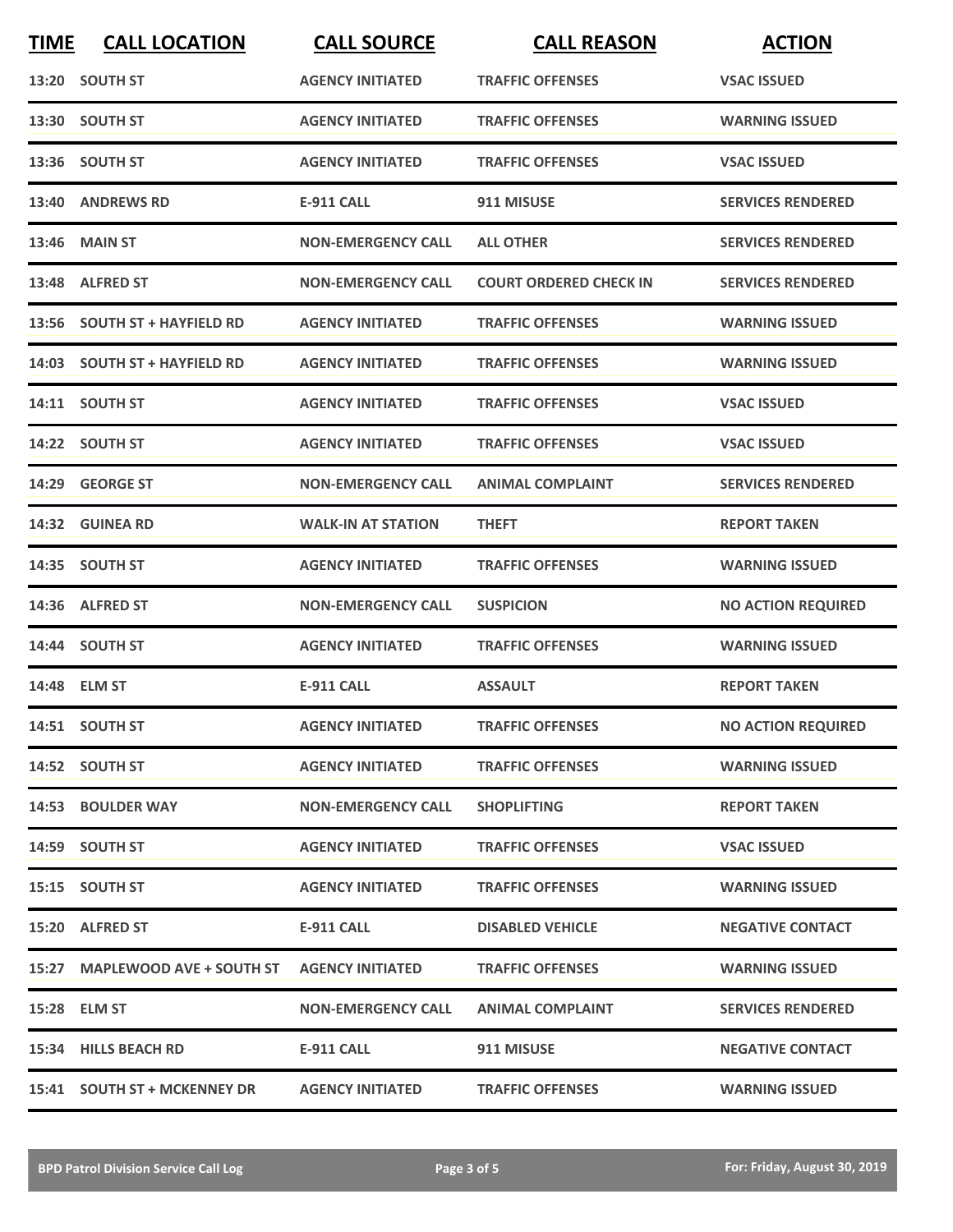| <b>TIME</b>                                                                                                               | <b>CALL LOCATION</b>                                                                                                                                                    | <b>CALL SOURCE</b>                                     | <b>CALL REASON</b>                                                | <b>ACTION</b>             |  |
|---------------------------------------------------------------------------------------------------------------------------|-------------------------------------------------------------------------------------------------------------------------------------------------------------------------|--------------------------------------------------------|-------------------------------------------------------------------|---------------------------|--|
|                                                                                                                           | 15:47 SOUTH ST + MCKENNEY DR                                                                                                                                            | <b>AGENCY INITIATED</b>                                | <b>TRAFFIC OFFENSES</b>                                           | <b>VSAC ISSUED</b>        |  |
|                                                                                                                           | 15:52 CHAPEL ST                                                                                                                                                         | <b>WALK-IN AT STATION</b>                              | <b>CIVIL COMPLAINT</b>                                            | <b>CIVIL COMPLAINT</b>    |  |
|                                                                                                                           | 15:58 MCKENNEY DR + SOUTH ST                                                                                                                                            | <b>AGENCY INITIATED</b>                                | <b>TRAFFIC OFFENSES</b>                                           | <b>WARNING ISSUED</b>     |  |
|                                                                                                                           | 16:10 ALFRED ST + MEDICAL CENTER D NON-EMERGENCY CALL                                                                                                                   |                                                        | <b>WARRANT ARREST</b>                                             | <b>NEGATIVE CONTACT</b>   |  |
|                                                                                                                           | 16:16 MILE STRETCH RD                                                                                                                                                   | <b>AGENCY INITIATED</b>                                | <b>TRAFFIC OFFENSES</b>                                           | <b>CITATION ISSUED</b>    |  |
|                                                                                                                           | CHARGE: SALE/USE OF DRUG PARAPHERNALIA                                                                                                                                  | <b>CHARGE: ILLEGALLY TRANSPORTING DRUGS BY A MINOR</b> | OFFENDER: WILLIAM J CHOUINARD  AGE: 19  RESIDENT OF: MEDFORD, MA  |                           |  |
|                                                                                                                           | 16:17 ELM ST + PRECOURT ST AGENCY INITIATED                                                                                                                             |                                                        | <b>TRAFFIC OFFENSES</b>                                           | <b>CITATION ISSUED</b>    |  |
|                                                                                                                           |                                                                                                                                                                         | <b>CHARGE: OPERATING WITH SUSPENDED REGISTRATION</b>   | OFFENDER: MICHAEL L CAMPBELL  AGE: 47  RESIDENT OF: BIDDEFORD, ME |                           |  |
|                                                                                                                           | 16:30 LINCOLN ST                                                                                                                                                        | <b>E-911 CALL</b>                                      | 911 MISUSE                                                        | <b>NO ACTION REQUIRED</b> |  |
|                                                                                                                           | 16:41 LINCOLN ST                                                                                                                                                        | <b>E-911 CALL</b>                                      | 911 MISUSE                                                        | <b>NO ACTION REQUIRED</b> |  |
|                                                                                                                           | 16:41 LINCOLN ST                                                                                                                                                        | <b>E-911 CALL</b>                                      | 911 MISUSE                                                        | <b>NO ACTION REQUIRED</b> |  |
|                                                                                                                           | 16:54 ALFRED ST                                                                                                                                                         | <b>E-911 CALL</b>                                      | 911 MISUSE                                                        | <b>SERVICES RENDERED</b>  |  |
|                                                                                                                           | 17:38 LINCOLN ST                                                                                                                                                        | <b>E-911 CALL</b>                                      | 911 MISUSE                                                        | <b>NO ACTION REQUIRED</b> |  |
|                                                                                                                           | 17:41 LINCOLN ST                                                                                                                                                        | <b>E-911 CALL</b>                                      | 911 MISUSE                                                        | <b>NO ACTION REQUIRED</b> |  |
|                                                                                                                           | 17:45 LINCOLN ST                                                                                                                                                        | <b>E-911 CALL</b>                                      | 911 MISUSE                                                        | <b>NO ACTION REQUIRED</b> |  |
|                                                                                                                           | 17:45 POMERLEAU ST                                                                                                                                                      | <b>NON-EMERGENCY CALL</b>                              | <b>PARKING COMPLAINT</b>                                          | <b>SERVICES RENDERED</b>  |  |
|                                                                                                                           | 17:57 ELM ST                                                                                                                                                            | <b>NON-EMERGENCY CALL</b>                              | <b>SHOPLIFTING</b>                                                | <b>ARREST(S) MADE</b>     |  |
|                                                                                                                           | OFFENDER: NICOLE MARIE GLAUDE  AGE: 36  RESIDENT OF: BIDDEFORD, ME<br><b>CHARGE: THEFT BY UNAUTHORIZED TAKING OR TRANSFER</b><br>CHARGE: VIOLATING CONDITION OF RELEASE |                                                        |                                                                   |                           |  |
| OFFENDER: STEVEN CHARLES PEARSON  AGE: 38  RESIDENT OF: BIDDEFORD, ME<br>CHARGE: THEFT BY UNAUTHORIZED TAKING OR TRANSFER |                                                                                                                                                                         |                                                        |                                                                   |                           |  |
|                                                                                                                           | <b>18:02 ST MARYS ST</b>                                                                                                                                                | <b>E-911 CALL</b>                                      | 911 MISUSE                                                        | <b>NEGATIVE CONTACT</b>   |  |
|                                                                                                                           | <b>18:47 VINE ST</b>                                                                                                                                                    | NON-EMERGENCY CALL                                     | <b>MENTAL ILLNESS CASES</b>                                       | <b>SERVICES RENDERED</b>  |  |
|                                                                                                                           | <b>19:00 BOULDER WAY</b>                                                                                                                                                | <b>NON-EMERGENCY CALL</b>                              | <b>SHOPLIFTING</b>                                                | <b>REPORT TAKEN</b>       |  |
|                                                                                                                           | 19:04 PARKVIEW CT                                                                                                                                                       | <b>E-911 CALL</b>                                      | <b>JUVENILE OFFENSES</b>                                          | <b>SERVICES RENDERED</b>  |  |
|                                                                                                                           | 19:06 ALFRED ST                                                                                                                                                         | <b>WALK-IN AT STATION</b>                              | <b>PROTECTION FROM ABUSE SERVICE PAPERWORK NOT SERVED</b>         |                           |  |
|                                                                                                                           | 19:13 ALFRED ST                                                                                                                                                         | <b>NON-EMERGENCY CALL</b>                              | <b>SUSPICION</b>                                                  | <b>SERVICES RENDERED</b>  |  |
|                                                                                                                           |                                                                                                                                                                         |                                                        |                                                                   |                           |  |